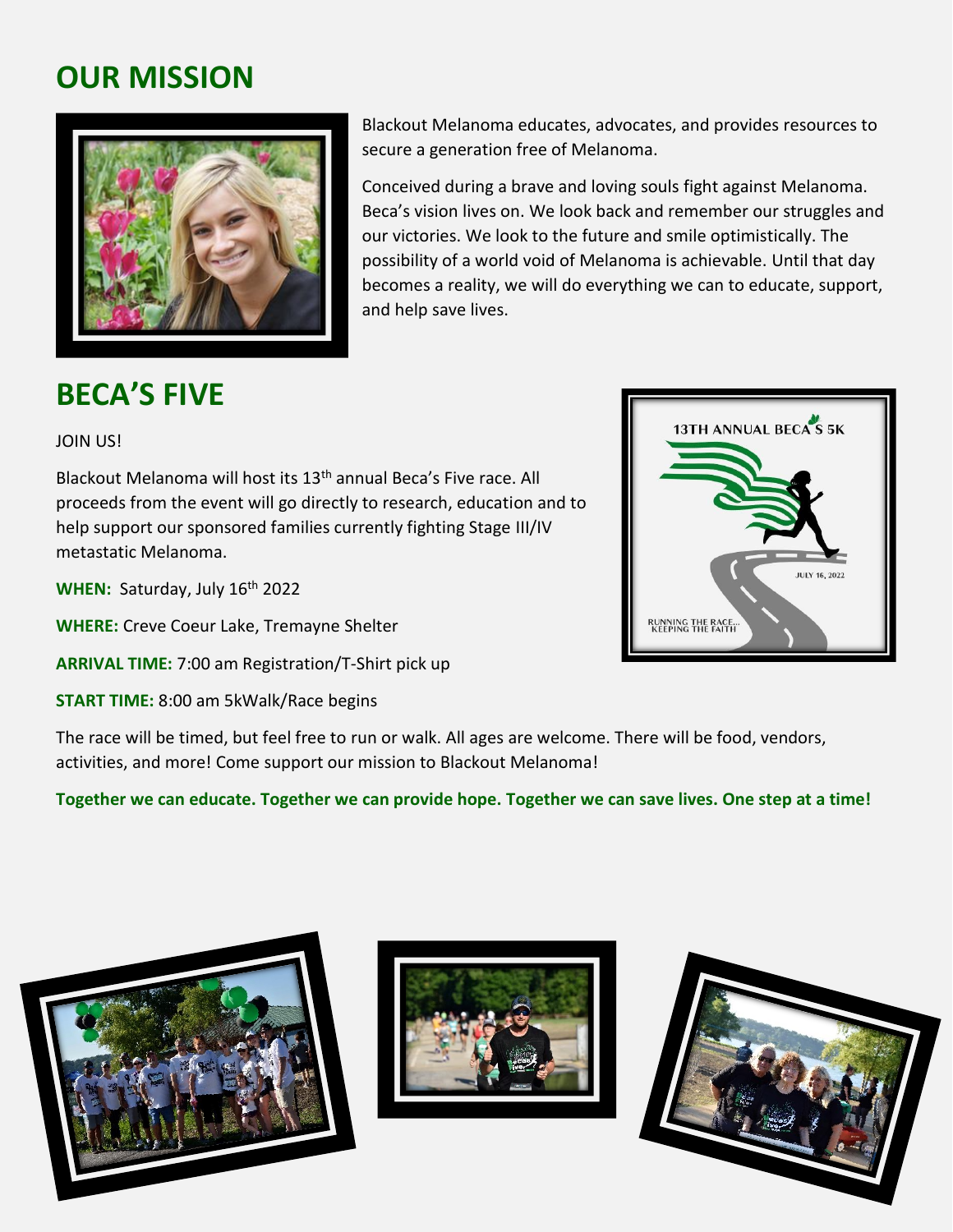# **BECOME AN EVENT SPONSOR**





#### **IRON MAN SPONSOR \$2,000**

Large Main Sponsor with premier large sponsor logo placement on event shirt

Sponsor logo on event materials, signage and individual mention on social media and website

Sponsor logo on route marker sign along course

Opportunity to add promotional material in race packet

Upon request, vendor space at event

Special main sponsor mention on PA at the race

Acknowledgement in media related promotions

8 race entries and 8 event t-shirts

### **MARATHON SPONSOR \$1,000**

Medium Sponsor logo on event shirt Sponsor logo on event materials, signage and mention on social media and website Name/Logo on route marker sign along course Opportunity to add promotional material in race packet Upon request, vendor space at event Acknowledgement in media related promotions 6 race entries and 6 event t-shirts

### **DISTANCE RUNNER SPONSOR \$500**

Small sponsor logo on event shirt Small sponsor logo on event materials, signage and on social media and website Opportunity to add promotional material in race packet Upon request, vendor space at event 4 race entries and 4 event t-shirts

### **RECREATIONAL RUNNER SPONSOR \$250**

Sponsor name on event shirt Sponsor name on event materials, signage, and website 2 race entries and 2 event t-shirts



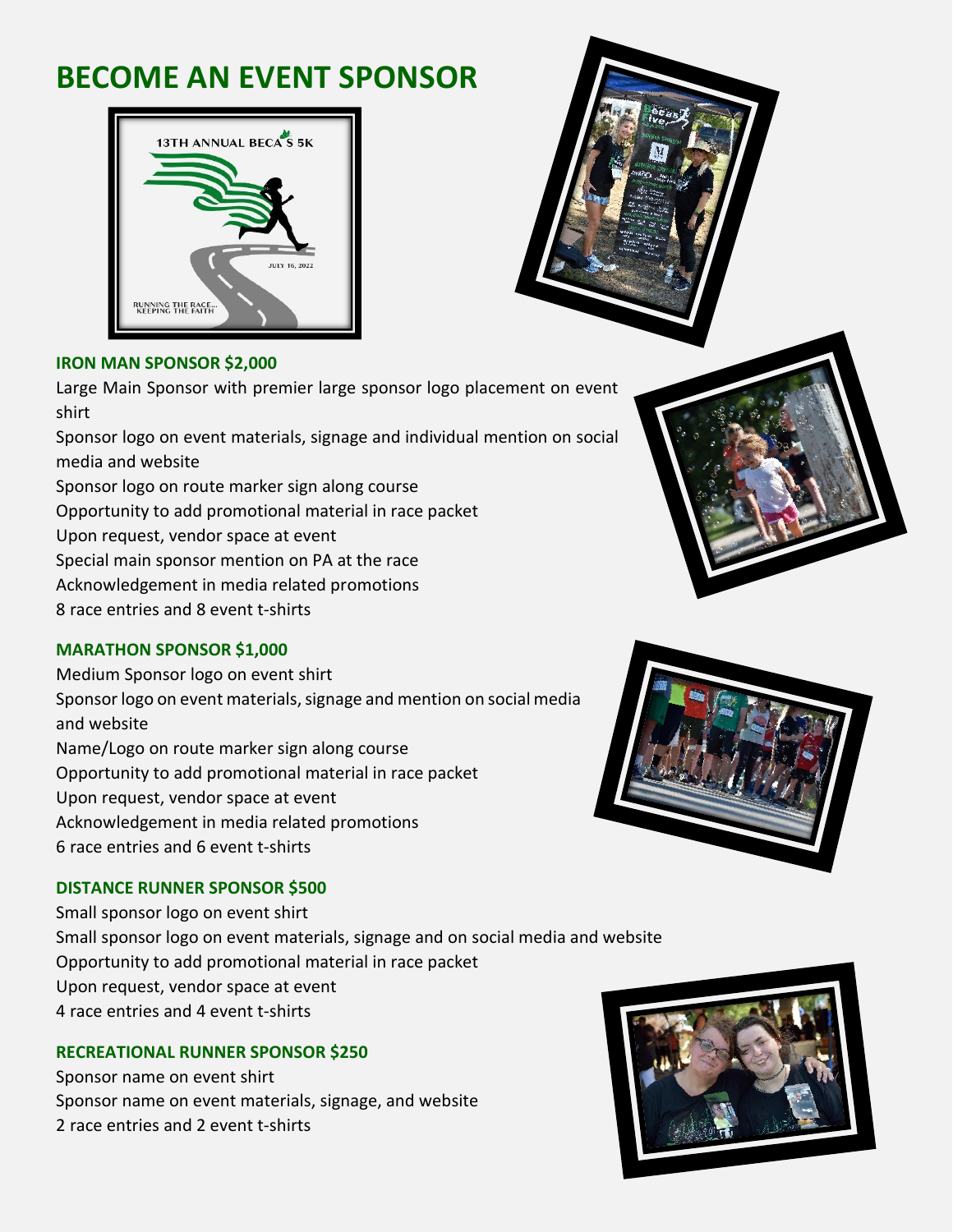$\Box$ Yes! I would like to be a 13<sup>th</sup> annual Beca's Five 5K Walk/Run Sponsor!

All proceeds from the event will go directly to research, education, and to help support our sponsored families currently fighting Stage II/IV metastatic Melanoma.

| metastatic ivieianoma.                                                                                          |                                               |                      |
|-----------------------------------------------------------------------------------------------------------------|-----------------------------------------------|----------------------|
| IRON MAN SPONSOR \$2,000                                                                                        |                                               |                      |
| MARATHON SPONSOR \$1,000                                                                                        |                                               |                      |
| DISTANCE RUNNER SPONSOR \$500                                                                                   |                                               | <b>JULY 16, 2022</b> |
| RECREATIONAL RUNNER SPONSOR \$250                                                                               | <b>RUNNING THE RACE.</b><br>KEEPING THE FAITH |                      |
| $\Box$ I DO NOT WISH TO BE A SPONSOR AT THIS TIME, HOWEVER PLEASE ACCEPT MY GENERAL DONATION                    |                                               |                      |
|                                                                                                                 |                                               |                      |
| <b>METHOD OF PAYMENT:</b>                                                                                       |                                               |                      |
|                                                                                                                 |                                               |                      |
| $\Box$ Please charge my (circle one) VISA MASTERCARD AMERICAN EXPRESS                                           |                                               |                      |
|                                                                                                                 |                                               |                      |
|                                                                                                                 |                                               |                      |
|                                                                                                                 |                                               |                      |
|                                                                                                                 |                                               |                      |
| Address and the contract of the contract of the contract of the contract of the contract of the contract of the |                                               |                      |
|                                                                                                                 |                                               |                      |
|                                                                                                                 |                                               |                      |
|                                                                                                                 |                                               |                      |
| *If this is a company sponsorship, will you provide a digital version of your company's logo? YES NO            |                                               |                      |
| *Do you wish your sponsorship to remain anonymous? YES                                                          | ΝO                                            |                      |

13TH ANNUAL BECA<sup>N</sup>S 5K

**Kindly submit this form with your method of payment to:** 

BLACKOUT MELANOMA • 1100 Town and Country Commons Dr • PO Box 6512 • Chesterfield, MO 63017-8285

#### **For more information please contact:**

ANETA CAMPOS, Founder and President • aneta.campos@blackoutmelanoma.org • (636) 579-0640 TERRI KRAHAM, Administrative Assistant • terri.kraham@blackoutmelanoma.org • (314) 374-6852